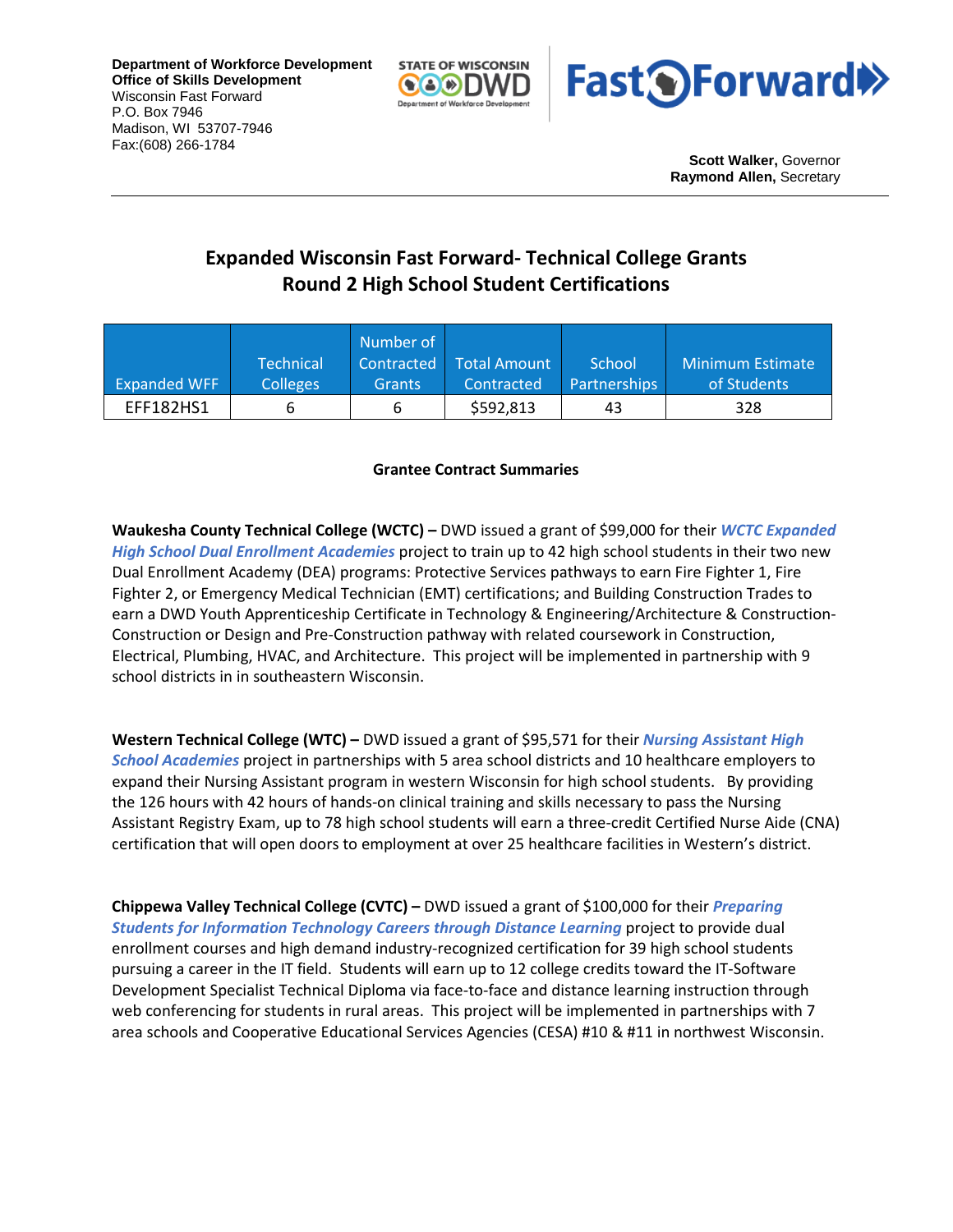**Department of Workforce Development Office of Skills Development** Wisconsin Fast Forward P.O. Box 7946 Madison, WI 53707-7946 Fax:(608) 266-1784





**Scott Walker,** Governor **Raymond Allen,** Secretary

**Madison Area Technical College (MATC) –** DWD issued a grant of \$98,242 to train up to 60 high school and Middle College students for careers in culinary, information technology, and industrial maintenance in their *Expanding Certifications for High School Students in the Madison College District* project. Through collaboration with 9 School Districts and Workforce Development Board of South Central Wisconsin (WDBSCW), successful students will gain certifications in ProStart (Culinary Arts), CompTIA A+ Computer Essentials (IT), or the Basic Industrial Power Embedded Technical Diploma (IM).

**Gateway Technical College (GTC) –** DWD issued a grant of \$100,000 to train 34 high school students for their *Welding Academy* project to earn up to 17 college credits in Welding/Manufacturing and Fabrication Technical Diploma, Manufacturing Skills Standards Council (MSSC) – Certified Production Technician (CPT) Safety Certificate, and Welding Youth Apprenticeship. Successful project completion will prepare students for entry-level welding careers in fields including auto repair, HVAC, and facility maintenance operations. This project will be implemented in partnership with 11 school districts in their service area.

**Milwaukee Area Technical College (MATC) –** DWD issued a grant of \$100,000 for their *HVAC/R High School Certifications* project to address the demand for highly trained heating, ventilation, air conditioning, and refrigeration (HVAC/R) mechanics and technicians. In collaboration with 2 school districts and two local businesses, this dual enrollment certification project will enable 75 high school students to obtain a DWD Youth Apprenticeship Certificate in Technology & Engineering/Architecture & Construction-Construction, OSHA 30, Boiler Operator, Refrigeration/EPA, and up to 14-16 college level credits toward a HVAC/R Technical Diploma.